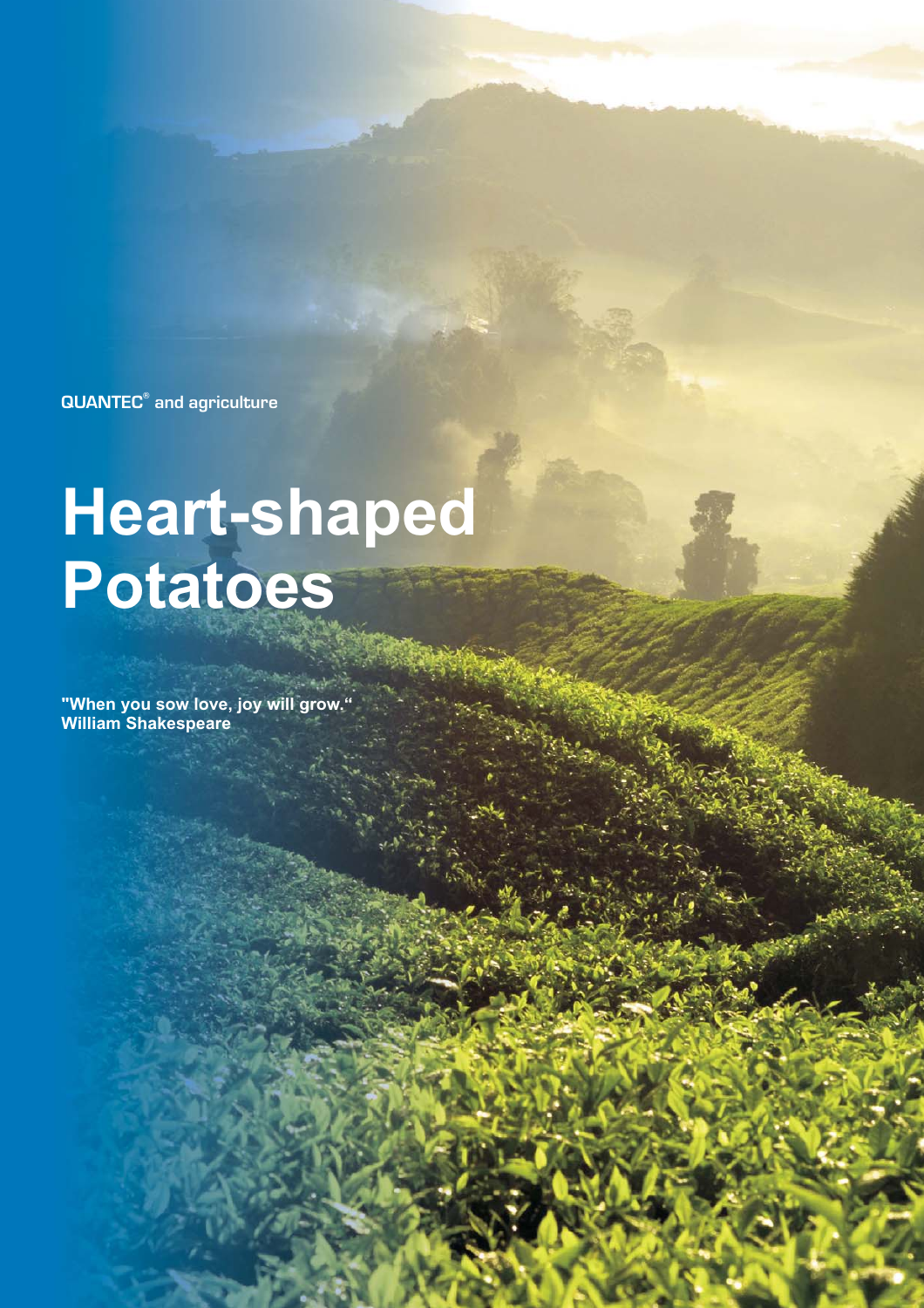# A QUANTEC $^{\circ}$  user sent the following story:

*"During a particularly cold spell this past winter, our potato crops suffered severe frost damage. I took pictures of the damaged plants and made HealingSheets on the QUANTEC® to help the potato plants recover. We also sent messages of love and gratitude to the potato plants. About 60% of the plants recovered. (Other farmers in the region only recovered about 10% of their expected yield).*

® *The most unbelievable of all was that several of the potatoes were heart shaped when we started to harvest.*

*We have never heard of or seen heartshaped potatoes before"* .

- QUANTEC<sup>®</sup>-Farmer

The potato land was already on the QUANTEC<sup>®</sup> before the frost. Additional healing sheets were made after the frost. Some of the HealingSheets read:

*'100% germination of seed' 'Perfect growth on all levels' 'The potatoes have fully recovered from frost damage' 'The potatoes are protected from all adverse weather conditions'*